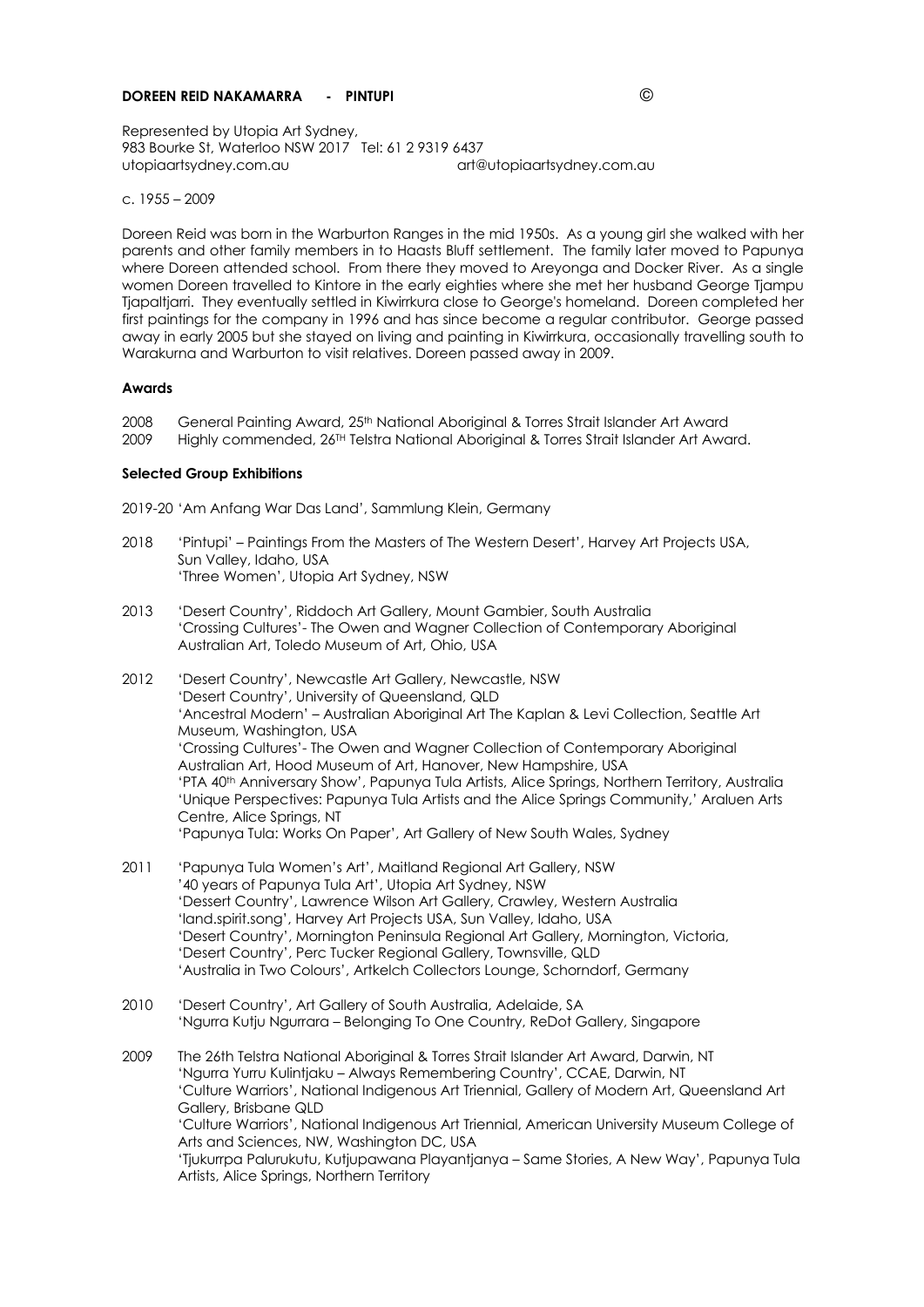'The Third Moscow Biennale of Contemporary Art', Moscow Museum of Modern Art, Moscow, Russia 'Pintupi 2009', Tony Bond Aboriginal Art Dealer, Adelaide, South Australia 'Pro Community – Papunya Tula Artists', ArtBar71, Berlin, Germany 'Pro Community – Papunya Tula Artists', VDMA, Frankfurt, Germany 'Pro Community – Papunya Tula Artists', Artkelch, Freiburg, Germany 'Pro Community – Papunya Tula Artists', Kunstwerk, Ebergingen-Nussdorf, Germany 'Papunya 2009, Senior Pintupi Artists', Gallery Gabrielle Pizzi, Melbourne, VIC 'Painting the Country', Cross Cultural Art Exchange, Darwin, NT 'TogArt Contemporary Art Award, Araluen Art Centre, Alice Springs, NT 'Western Australian Indigenous Art Awards 2009', Art Gallery of Western Australia, Perth, WA 'Nganana Tjungurrayi Tjukurrpa Nintintjakitja: We are Here Sharing our Dreaming', East Galleries, New York, USA 'Against Exclusion', Moscow Biennale of Contemporary Art, Garage Center for Contemporary Culture, Moscow (curated by Jean-Hubert Martin) 'Desert Mob 2009', Araluen Art Centre, Alice Springs, NT 2008 'David Larwill and the Western Desert Artists', Stephan Wiess Studio, NY 'New Paintings from Papunya Tula Artists', Chapman Gallery, Canberra, ACT 'Desert Prophets', Indigenart, Perth, WA 'Culture Warriors', National Indigenous Art Triennial, Art Gallery of South Australia, Adelaide 'Revolutions – Forms than Turn', Biennale of Sydney, Pier 2/3, Sydney, NSW 'TogArt Contemporary Art Award', Darwin Convention Centre, NT 'Aboriginal Art 2008', Scott Livesey Galleries, Melbourne, VIC '20 Years of Papunya Tula Artists', Utopia Art Sydney, NSW 'Pintupi Art 2008', Tony Bond Aboriginal Art Dealer, Adelaide, SA 'Pintupi Women', Gallery Gabrielle Pizzi, Melbourne, VIC 'Marrkangku Yara Palyantjaku Ngurrangka – Making Strong Paintings At Home, Papunya Tula Artists, Alice Springs, NT 'Darwin Aboriginal Art Fair', Convention Centre, Darwin, NT '25th Telstra National Aboriginal & Torres Strait Islander Art Award, Darwin, NT 'Ngurra yurru kulintjaku -Always remembering country, Cross Cultural Art Exchange, Darwin 'Culture Warriors', National Indigenous Art Triennial, Art Gallery of Western Australia, Perth 'The Desert Mob Show', Araluen Art Centre, Alice Springs, NT 'TogArt Contemporary Art Award, Araluen Art Centre, Alice Springs, NT 2007 'Cultural Warriors', National Gallery of Australia, ACT 'Recent Paintings 2007', Cross Cultural Art Exchange, Darwin, NT 'Survey – Group Show of Emerging Artists', Raft Artspace, Darwin, NT 'Papunya Tula', Short Street Gallery, Short Street Gallery, Broome, WA 'Papunya Tula 2007', Gallery Gabrielle Pizzi, Melbourne, VIC 'The Desert Mob Art Show', Araluen Art Centre, Alice Springs, NT 'Rising Stars', Gallery Gabrielle Pizzi, Melbourne, VIC 'Kiwirrkura Women', Utopia Art Sydney, NSW 'The Black and White Show', Red Dot Gallery, Singapore 'Pintupi Art 2007', Tony Bond Aboriginal Art Dealer, Adelaide, SA 'Pintupi – Mixed Exhibition', Papunya Tula Artists, Alice Springs, NT 2006 'A Particular Collection, Utopia Art Sydney, NSW 'Right Here, Right Now: Recent Aboriginal and Torres Strait Islander Acquisitions', National Gallery of Australia, Canberra, ACT 'PTA', Utopia Art Sydney, NSW 'across the board', Utopia Art Sydney, NSW 'Pintupi Dreamtime', Red Dot Gallery, Singapore 'Yawulyurru kapalilu palyara nintilpayi', Papunya Tula Artists, Alice Springs, NT 'Rising Stars', Gallery Gabrielle Pizzi, Melbourne, VIC 'Pintupi Art 2006', Tony Bond Aboriginal Art Dealer, Adelaide, SA 'Papunya Tula Artists – Recent Paintings', Harriet Place, Darwin, NT Melbourne Art Fair, Royal Exhibition Building, Melbourne, VIC 'Pintupi', Hamiltons Gallery, London, UK 'Papunya Tula Artists 2006', Gallery Gabrielle Pizzi, Melbourne, VIC

2005 'Pintupi Show', Papunya Tula Artists, Alice Springs, NT 'Papunya Tula Artists - new work for a new space', Utopia Art Sydney, NSW 'Pintupi Art 2005', Tony Bond Aboriginal Art dealer, Adelaide, SA